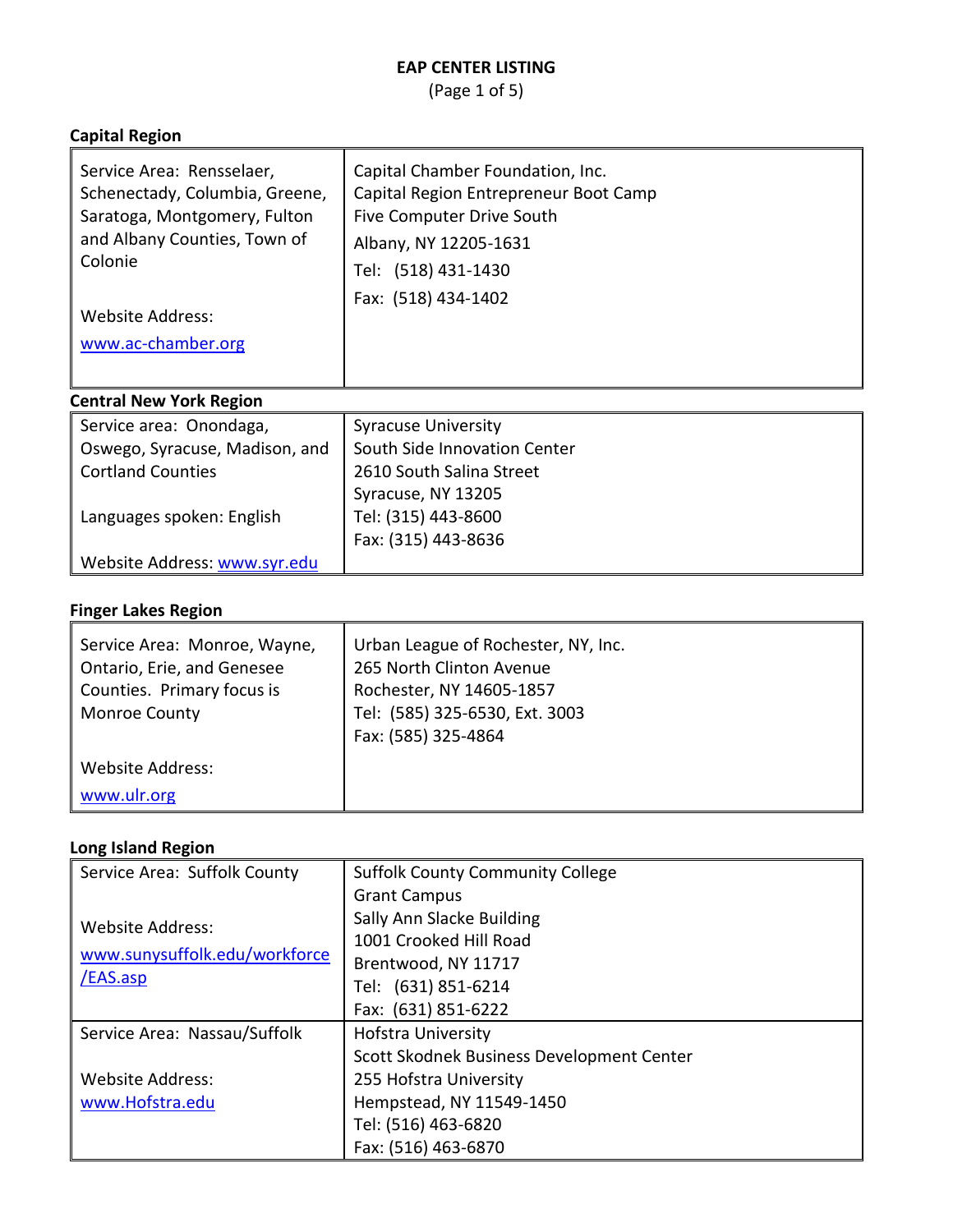(Page 2 of 5)

## **Mid-Hudson Region**

| Service area: Westchester       | Women's Enterprise Development Center Inc. |
|---------------------------------|--------------------------------------------|
| County areas;                   | 901 North Broadway                         |
|                                 | Suite 23                                   |
| Languages: English; Spanish     | White Plains, NY 10603                     |
|                                 | Tel: (914)-948-6098                        |
| Website: www.wedcbiz.org        | Fax: (914)-470-2972                        |
|                                 |                                            |
| Service area: Dutchess County,  | Women's Enterprise Development Center Inc. |
| Orange County, Putnam, Sullivan | Three Neptune Road                         |
|                                 | Poughkeepsie, NY 12601                     |
| Languages: English; Spanish     | Tel: (845) 363-6432                        |
|                                 | Fax: (845) 649-2778                        |
| Website: www.wedcbiz.org        |                                            |
|                                 |                                            |

## **Mohawk Valley Region**

| Service Area: Oneida, Madison & | Business Training Institute, Inc. |
|---------------------------------|-----------------------------------|
| <b>Herkimer Counties</b>        | The Radisson Centre               |
| Website: www.NYWBC.org          | 200 Genesee Street                |
|                                 | Utica, NY 13502                   |
|                                 | Tel: (315) 733-9848               |
|                                 | Fax: (315) 733-0247               |
|                                 |                                   |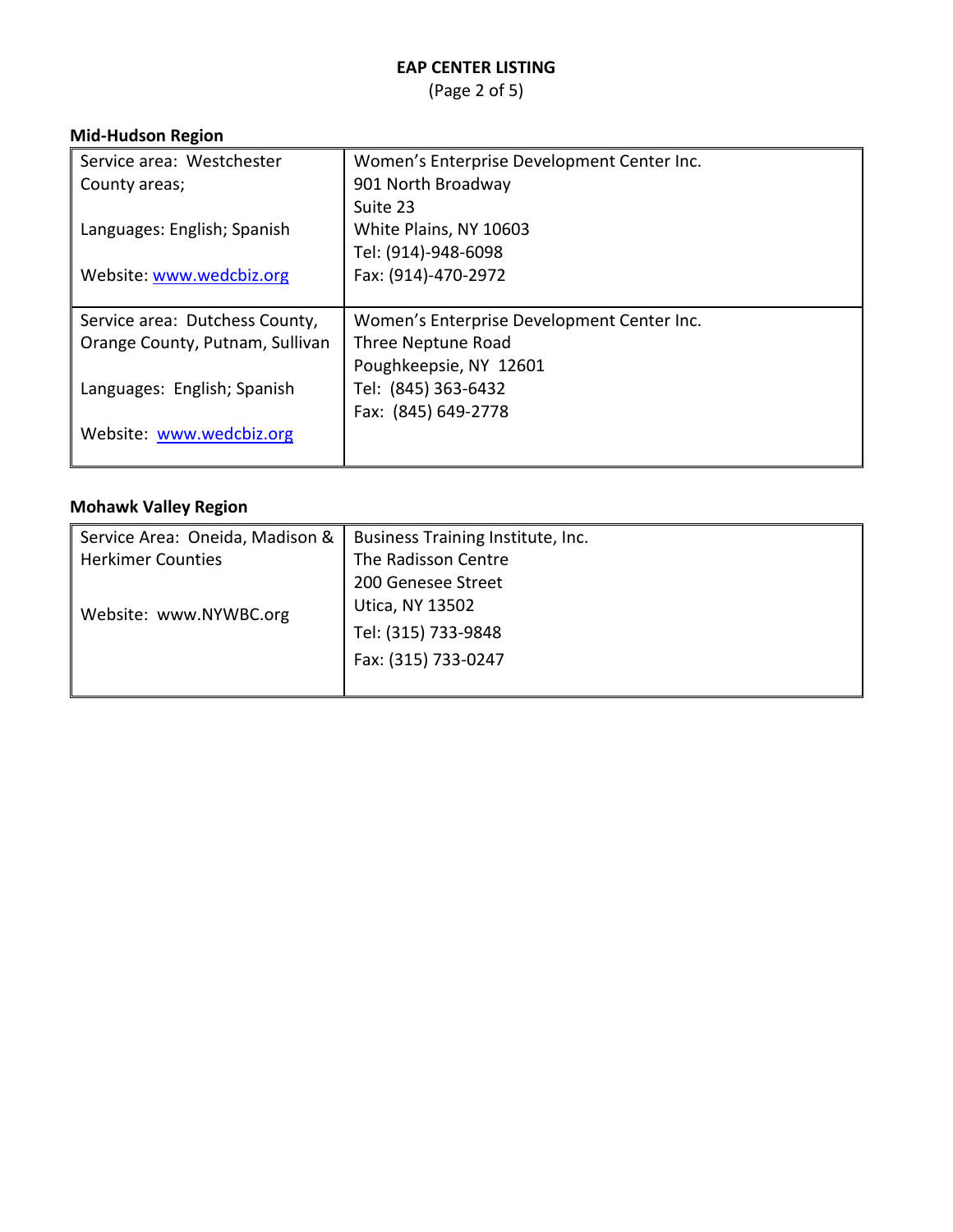(Page 3 of 5)

## **New York City Region**

| Service Area: Manhattan,           | Renaissance Economic Development Corporation                 |
|------------------------------------|--------------------------------------------------------------|
| Queens, and Brooklyn               | Two Allen Street, 7th Floor                                  |
| (assistance in Chinese)            | New York, NY 10002                                           |
|                                    | Tel: (212) 964-6022 x138                                     |
| <b>Website Address:</b>            | Fax: (212) 964-6003                                          |
| www.renaissance-ny.org             |                                                              |
| Service Area: Chinatown and        | Chinatown Manpower Project/ Business Outreach Center         |
| <b>Other Immigrant Communities</b> | 70 Mulberry St., Third Floor                                 |
| throughout NYC (assistance in      | New York, NY 10013                                           |
| Chinese)                           | Tel: (212) 571-1691                                          |
|                                    | Fax: (212) 571-1686                                          |
|                                    |                                                              |
| <b>Website Address:</b>            |                                                              |
| www.cmpny.org                      |                                                              |
| Service Area: East Harlem and      | Hot Bread Kitchen, Ltd.                                      |
| surrounding neighborhoods          | 1590 Park Avenue                                             |
|                                    | New York, NY 10029                                           |
| Languages: English                 | (212) 369-3331                                               |
|                                    | Fax: N/A                                                     |
| <b>Website Address:</b>            |                                                              |
| www.hotbreadkitchen.org            |                                                              |
| Service area: Upper Manhattan      | Washington Heights-Inwood Development Corporation            |
| the Western Bronx                  | 611 West 177 <sup>th</sup> Street, Lower Level               |
|                                    | New York, NY 10033-7048                                      |
| Languages spoken: English &        | Tel: (212) 795-1600                                          |
| Spanish                            | Fax: (212) 781-4051                                          |
|                                    |                                                              |
| Website address:                   |                                                              |
| www.whidc.org                      |                                                              |
| Service Area: Bronx County         | South Bronx Overall Economic Development Corporation (SOBRO) |
|                                    | 555 Bergen Avenue, Third Floor                               |
| <b>Website Address:</b>            | <b>Bronx, NY 10455</b>                                       |
|                                    | Tel: (718) 732-7534                                          |
| www.sobro.org                      | Fax: (718) 292-6645                                          |
|                                    |                                                              |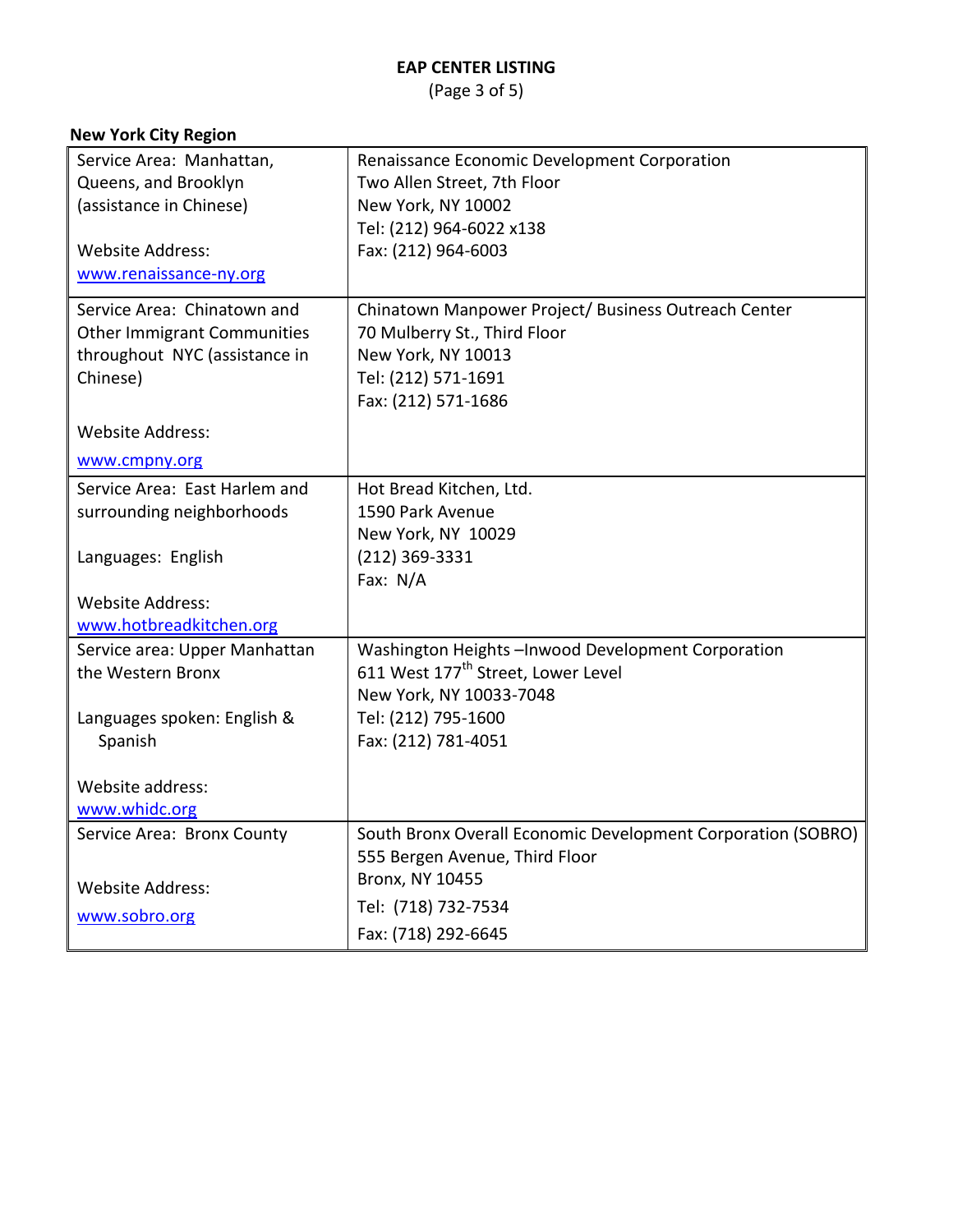(Page 4 of 5)

## **New York City Region (Con't)**

| Service Area: Bronx County            | <b>SOBRO Venture</b>                                      |
|---------------------------------------|-----------------------------------------------------------|
|                                       | 199 Lincoln Ave Suite 215<br><b>Bronx, NY 10454</b>       |
| <b>Website Address:</b>               |                                                           |
| www.sobro.org                         | Tel: (718) 732-7561                                       |
|                                       | Fax: (718) 292-6645                                       |
| Service Area: East Brooklyn and       | Local Development Corporation of East New York            |
| surrounding Brooklyn<br>neighborhoods | 80 Jamaica Avenue, Third Floor<br>Brooklyn, NY 11207-2045 |
|                                       | Tel: (718) 385-6700                                       |
| <b>Website Address:</b>               | Fax: (718) 385-7505                                       |
| www.ldceny.org                        |                                                           |
|                                       |                                                           |
| Service Area: Kings County            | CAMBA, Inc.                                               |
|                                       | 2244 Church Avenue Fourth Floor,<br>Brooklyn, NY 11226    |
| <b>Website Address:</b>               |                                                           |
| www.camba.org                         | Tel: (718) 226-0436                                       |
|                                       | Fax: (718) 282-8329                                       |
| Service Area: Queens County;          | Business Outreach Center Network, Inc.                    |
| Cornona and Jamaica                   | 96-11 40 <sup>th</sup> Road                               |
|                                       | Corona, NY 11368                                          |
| <b>Website Address:</b>               | Tel: (718) 205-3773                                       |
| www.bocnet.org                        | Fax: (718) 205-3774                                       |
|                                       |                                                           |
|                                       |                                                           |
| Service Area: Queens County           | Queens Economic Development Corporation                   |
| (assistance available in English &    | 120-55 Queens Blvd, Suite 309                             |
| Spanish)                              | Kew Gardens, NY 11424-1015                                |
|                                       | Tel: (718) 263-0546                                       |
| <b>Website Address:</b>               | Fax: (718) 263-0595                                       |
| www.queensny.org                      |                                                           |
|                                       |                                                           |

## **North Country Region**

| Service Area: Clinton, Essex,<br>Franklin, Fulton, Hamilton,<br>Herkimer, Jefferson, Lewis,<br>Oneida, Oswego, Saratoga, St.<br>Lawrence, Warren and<br><b>Washington Counties</b> | Adirondack Economic Development Corporation (AEDC)<br>67 Main Street Suite 200<br>Saranac Lake, NY 12983-5747<br>Tel: 518-891-5523 ext. 101<br>Fax: 518-891-9820 |
|------------------------------------------------------------------------------------------------------------------------------------------------------------------------------------|------------------------------------------------------------------------------------------------------------------------------------------------------------------|
| Website Address:                                                                                                                                                                   |                                                                                                                                                                  |
| www.AEDConline.com                                                                                                                                                                 |                                                                                                                                                                  |